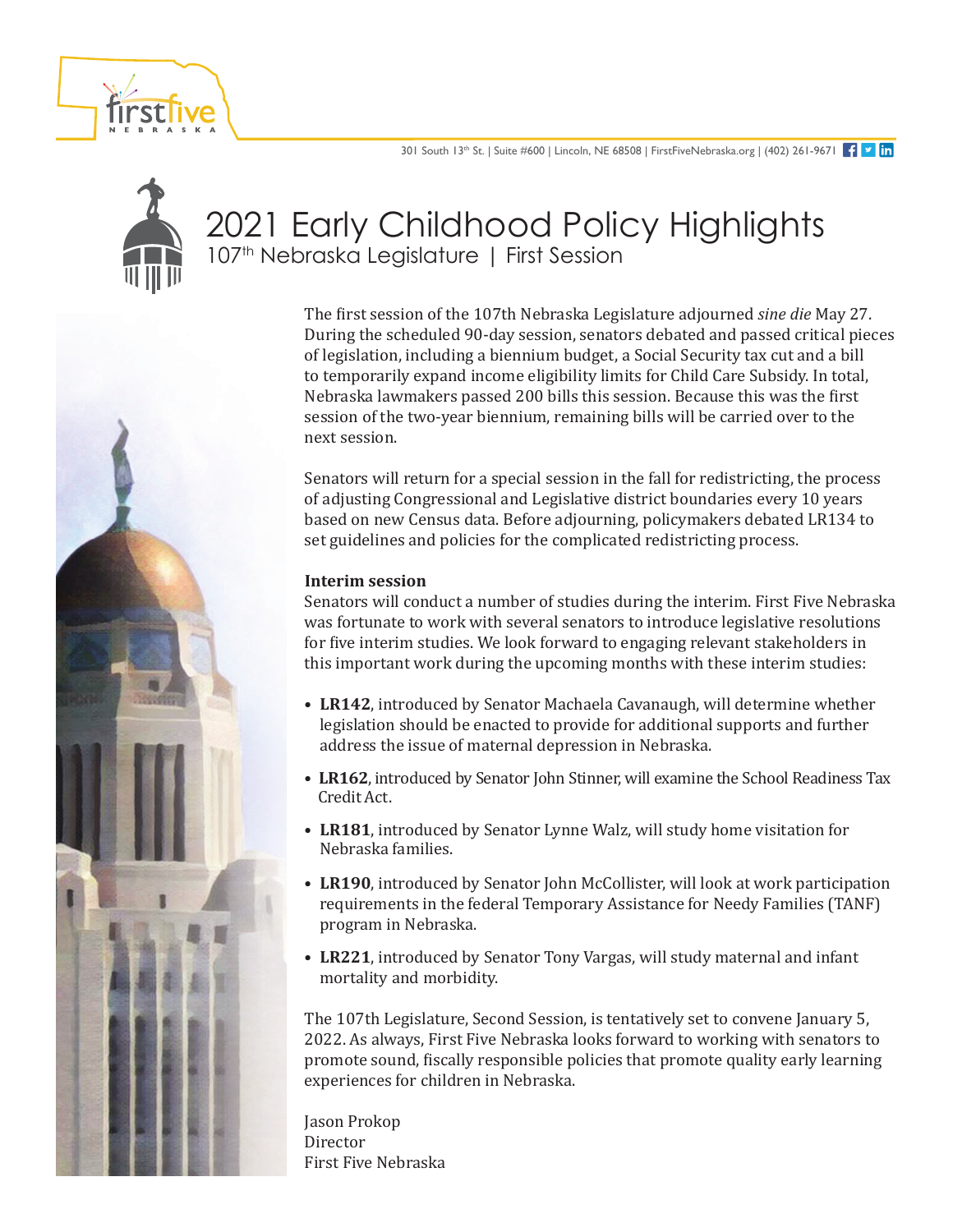## **LB68 | Change provisions relating to reimbursement provided by the federal Child Care Subsidy Program**

Introduced by Senator Jen Day, LB68 allows child care providers to bill for children utilizing the child care subsidy based on enrollment rather than attendance. The bill harmonizes billing practices for subsidy payments with standard practices most used by child care providers. LB68 remains in the Health and Human Services Committee and will carry over to the 2022 Legislative session.

**[First Five Nebraska's testimony supporting LB68](https://www.firstfivenebraska.org/wp-content/uploads/2021/12/LB68-FFN-Testimony-02.10.2021.pdf)** 

## **LB137 | Require reporting to the Nebraska Early Childhood Professional Record System (NECPRS)**

LB137 requires employees of licensed child care professionals to report their educational degrees, professional credentials, relevant training and work history using the Nebraska Early Childhood Professional Record System. Introduced by Senator Tony Vargas, LB137 is on General File with AM347 which requires providers to report their informatiowwn by June 30, 2023, and states that the Nebraska Department of Education will help any licensed provider comply with this requirement.

**[First Five Nebraska's testimony supporting LB137](https://www.firstfivenebraska.org/wp-content/uploads/2021/12/LB137-FFN-Letter-of-Support-Final-01.25.2021.pdf)** 

## **LB342 | Appropriate funds to the State Department of Education**

Appropriations Committee Chair Senator John Stinner introduced LB342 to appropriate \$5 million over two years to the Department of Education for the Nebraska Early Childhood Education Endowment Cash Fund, which funds Sixpence programs throughout the state. With the additional funding, Sixpence has the opportunity to expand current programs or approve new programs to reach more Nebraska parents and young children. LB342 was amended as AM393 into LB380, the mainline budget bill for the biennium ending June 30, 2023. LB380 passed Final Reading on a 47-0-0 vote with an emergency clause; Governor Ricketts signed it into law April 26.

- **[First Five Nebraska's testimony supporting LB342](https://www.firstfivenebraska.org/wp-content/uploads/2021/12/FINAL-Testimony-LB342-EE-1.pdf)**
- **[First Five Nebraska's press release on LB342](https://www.firstfivenebraska.org/wp-content/uploads/2021/12/Sixpence_State-Budget-Press-Release-4.1.21-FINAL.pdf)**
- **[First Five Nebraska's policy brief on LB342](https://www.firstfivenebraska.org/wp-content/uploads/2021/12/LB342-Policy-Brief_Sixpence_2.19.21.pdf)**

#### Up to Quality, if they acquire a new license type. The change is intended to encourage more child care providers to remain committed to improving

the quality of their programs. LB351 passed Final Reading with a vote of 41-0-0 and Governor Pete Ricketts signed it into law April 7.

**LB351 | Change provisions relating to quality** 

LB351 was introduced by Senator Lou Ann Linehan to allow licensed child care providers to retain their quality rating in Nebraska's QRIS, known as Step

**scale ratings in Step Up to Quality**

- **[First Five Nebraska's testimony supporting LB351](https://www.firstfivenebraska.org/wp-content/uploads/2021/12/LB351-FFN-Letter-of-Support-01.29.2021.pdf)**
- **[First Five Nebraska's press release on LB351](https://www.firstfivenebraska.org/wp-content/uploads/2021/12/LB351Press-Release-Final-04.07.2021.pdf)**
- **[First Five Nebraska's policy brief on LB351](https://www.firstfivenebraska.org/wp-content/uploads/2021/07/Policy_Brief_LB351-Step-Up-to-Quality_Final_2.3.21_edit.pdf)**
- [First Five Nebraska's blog post on LB351](https://www.firstfivenebraska.org/blog/lb351-becomes-law-promotes-child-care-quality-and-capacity-in-nebraska/)

## **LB380 | Mainline Budget Bill**

Introduced by Speaker Mike Hilgers at the request of the Governor, LB380 is the main appropriations bill for the July 1, 2021 – June 30, 2023, biennium. It passed Final Reading on a 47-0-0 vote with an emergency clause, and will become law July 1. All early childhood budget lines remained intact for the new biennium.

#### **LB416 | Require implicit bias training under the Uniform Credentialing Act and provide for duties and funding relating to postpartum care and maternal health**

Introduced by Senator Machaela Cavanaugh, LB416 will reduce or eliminate the factors and biases that cause disparities in health outcomes for women of color who are pregnant or postpartum.

"Sixpence is a national example for how state agencies, nonprofits, service providers and the private sector can work together more effectively and efficiently. Including enhanced funding for Sixpence in the biennial budget reflects our state's ongoing commitment to accountability for effective, public-private investments in the early development of young Nebraskans."

> *Elizabeth Everett Deputy Director First Five Nebraska*

**[First Five Nebraska's blog post on LB342](http://www.firstfivenebraska.org/blog/article/state-budget-proposal-includes-additional-investments-in-sixpence#.YMuaO2hKjIU)**